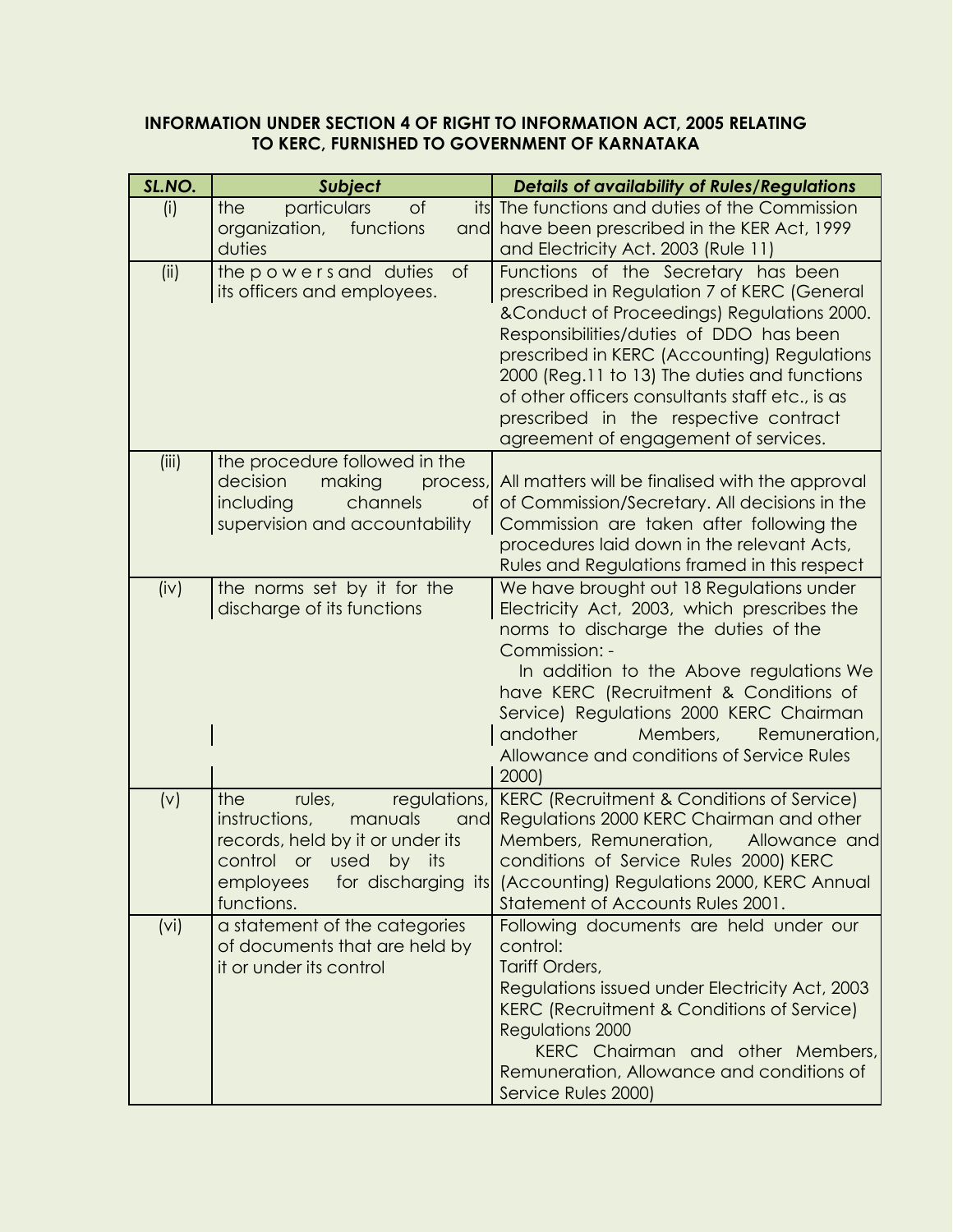|        |                                                                                                                                                                                                                                                                                                                                                                                   | KERC (Accounting) Regulations 2000, KERC<br>Annual Statement of Accounts Rules 2001.<br>Leaf lets, Brochures etc, issued by Consumer<br>Advocacy wing.<br>Order/ Judgement of the Commission.<br><b>Power Purchase Agreements</b>                                                                                                                                                                                                                                                                                                                                                                                                                                                                                                                       |
|--------|-----------------------------------------------------------------------------------------------------------------------------------------------------------------------------------------------------------------------------------------------------------------------------------------------------------------------------------------------------------------------------------|---------------------------------------------------------------------------------------------------------------------------------------------------------------------------------------------------------------------------------------------------------------------------------------------------------------------------------------------------------------------------------------------------------------------------------------------------------------------------------------------------------------------------------------------------------------------------------------------------------------------------------------------------------------------------------------------------------------------------------------------------------|
| (vii)  | of<br>particulars<br>the<br>any<br>arrangement that<br>exists<br>consultation<br>with,<br>representation<br>by,<br>members<br>the<br>$\mathsf{in}$<br><b>of</b><br>public<br>relation to the formulation of its<br>policy<br>of<br>thereof                                                                                                                                        | for The<br>Commission<br>encourages<br>public<br>or consultation on all matters having public<br>the interest. Before any decisions taken on a<br>policy is formulated, the Commission issues<br>advance notices, consultation papers and<br>implementation invite the Comments and suggestions from<br>the Public. They are also put on the<br>Commission's <b>website and Media.</b> On issues<br>of importance Public hearings are held<br>where the public are given opportunity to<br>express their views on the<br>issues<br>under<br>discussion. A decision is<br>taken<br>after<br>considering the views of the Public,<br>wherever applicable.<br>Apart from this procedure, the officers of the<br>Commission and accessible to the public to |
| (viii) | a statement<br>of the<br>boards,<br>councils,<br>Committees<br>and<br>other bodies consisting of two<br>or more persons constituted as<br>its part or for the purpose of its<br>advise, and as to whether<br>meetings<br>of those<br>boards,<br>councils, committees and other<br>bodies are open to the public,<br>or the minutes of such meetings<br>are accessible for public. | hear their views/suggestions.<br>As per KERC (State Advisory Committee)<br>Regulations 2004 SAC has been constituted<br>with 21 Members on Board. Meeting is not<br>accessible to Public . However, the<br>proceedings of the Meeting can be made<br>public.<br>The proceedings of the Advisory Committee<br>Meeting will be displayed in the<br>Commission's Website, in future.                                                                                                                                                                                                                                                                                                                                                                       |
| (ix)   | a directory of its officers and<br>employees                                                                                                                                                                                                                                                                                                                                      | The name of the Chairman, Members of the<br>Commission and officers are published in the<br>Annual<br>Report<br>website<br>and<br>(www.karnataka.gov.in/kerc)<br>of<br>the<br>Commission.                                                                                                                                                                                                                                                                                                                                                                                                                                                                                                                                                               |
| (x)    | monthly<br>the<br>remuneration<br>received by each of its officers<br>and employees, including<br>thel<br>system<br>of compensation<br>asl<br>provided in its regulations                                                                                                                                                                                                         | Statement enclosed                                                                                                                                                                                                                                                                                                                                                                                                                                                                                                                                                                                                                                                                                                                                      |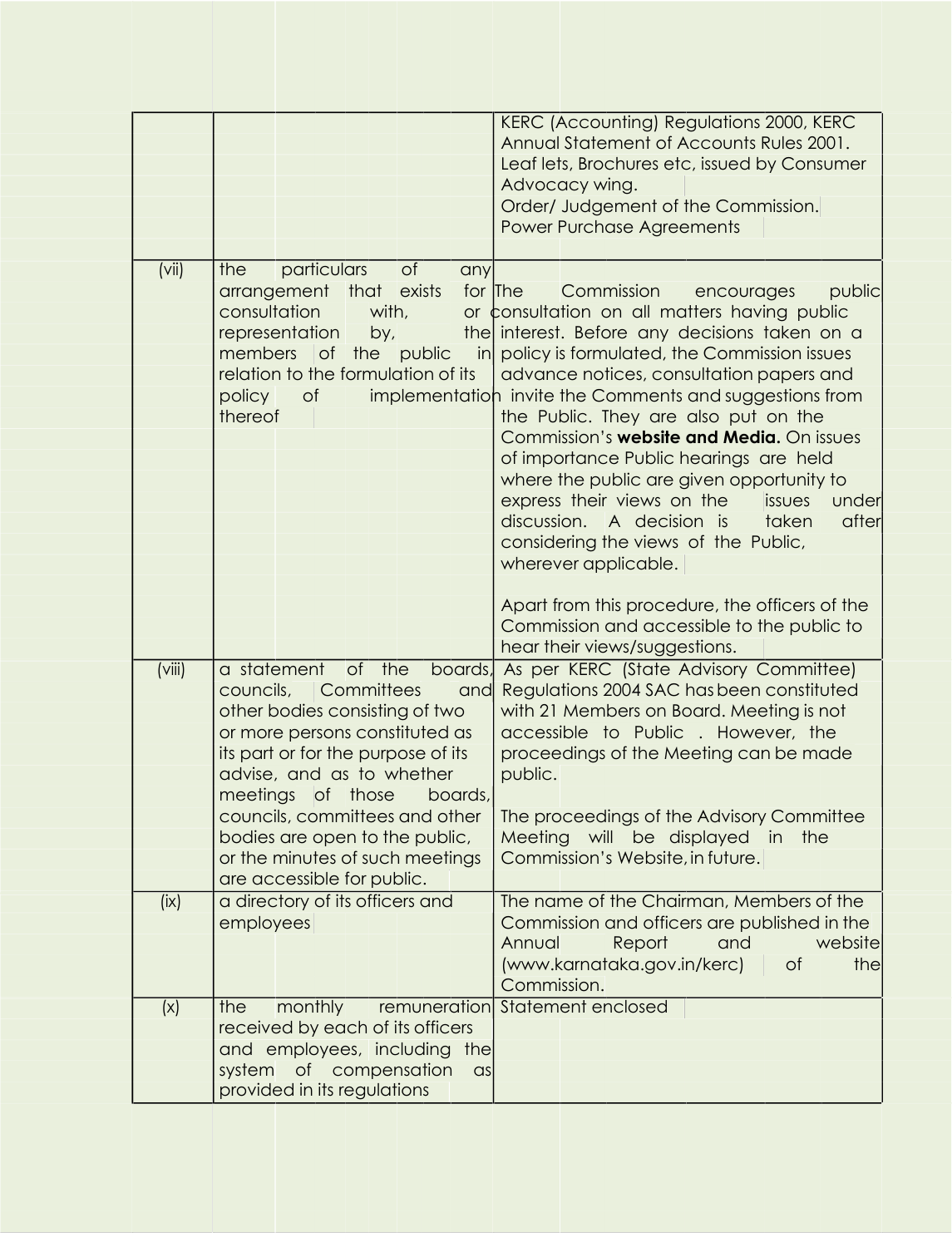| (x <sub>i</sub> ) | the budget allocated to each<br>of its agency, indicating the<br>particulars<br>$\circ$ f<br>all<br>plans,<br>expenditure<br>proposed<br>and<br>reports on disbursements made       | Grants received from the Government is<br>utilized by the Commission and we are not<br>further allocating it to any other agency                                                                                                                                                                             |
|-------------------|-------------------------------------------------------------------------------------------------------------------------------------------------------------------------------------|--------------------------------------------------------------------------------------------------------------------------------------------------------------------------------------------------------------------------------------------------------------------------------------------------------------|
| (xii)             | the matter of<br>execution of<br>subsidy programs, including<br>the amounts allocated and the<br>details of beneficiaries of such<br>programs                                       | not applicable                                                                                                                                                                                                                                                                                               |
| (xiii)            | of recipients<br>particulars<br>concessions,<br>permits<br>or<br>authorization granted by it                                                                                        | of not applicable                                                                                                                                                                                                                                                                                            |
| (xiv)             | details<br>respect<br>$\circ$ f<br>the All<br>in<br>information, available<br>$\overline{1}$<br>held by it, reduced in an<br>electronic form                                        | Regulations,<br>Judgement<br>the<br>Οf<br>or Commission, Annual Report etc., are<br>available in the KERC Website.<br>Apart from putting all Regulations,<br>Judgement on website it is also made<br>available to public on request against<br>payment of specified fee/cost in hard<br>copies.              |
| (xv)              | the<br>available<br>$\overline{\mathsf{1}}$<br>citizens<br>obtaining<br>information,<br>including the working hours of<br>a library or reading room if<br>maintained for public use | particulars offacilities During working hours (9.30 AM to 6.00PM) the<br>for citizens<br>can<br>meet<br>Secretary/Directors/Ombudsman/Consultant<br>(Consumer Advocacy) and<br>any<br>other<br>officers of the Commission. However, the<br>facility of the Library is limited to staff of the<br>Commission. |
| (xvi)             | the names, designations<br>and<br>other particulars of the Public<br><b>Information Officer</b>                                                                                     | Dr. Siddaramaiah, Secretary, KERC<br>As Appellate Authority.<br>SMT G KALPANA,<br><b>ASSISTANT</b><br><b>SECRETARY.</b><br><b>KERC</b> As Public Information Officer.                                                                                                                                        |
| (xvii)            | such other information as may<br>prescribed and thereafter<br>be<br>publications<br>update<br>these                                                                                 | Will be updated as per RTI Act.                                                                                                                                                                                                                                                                              |

every year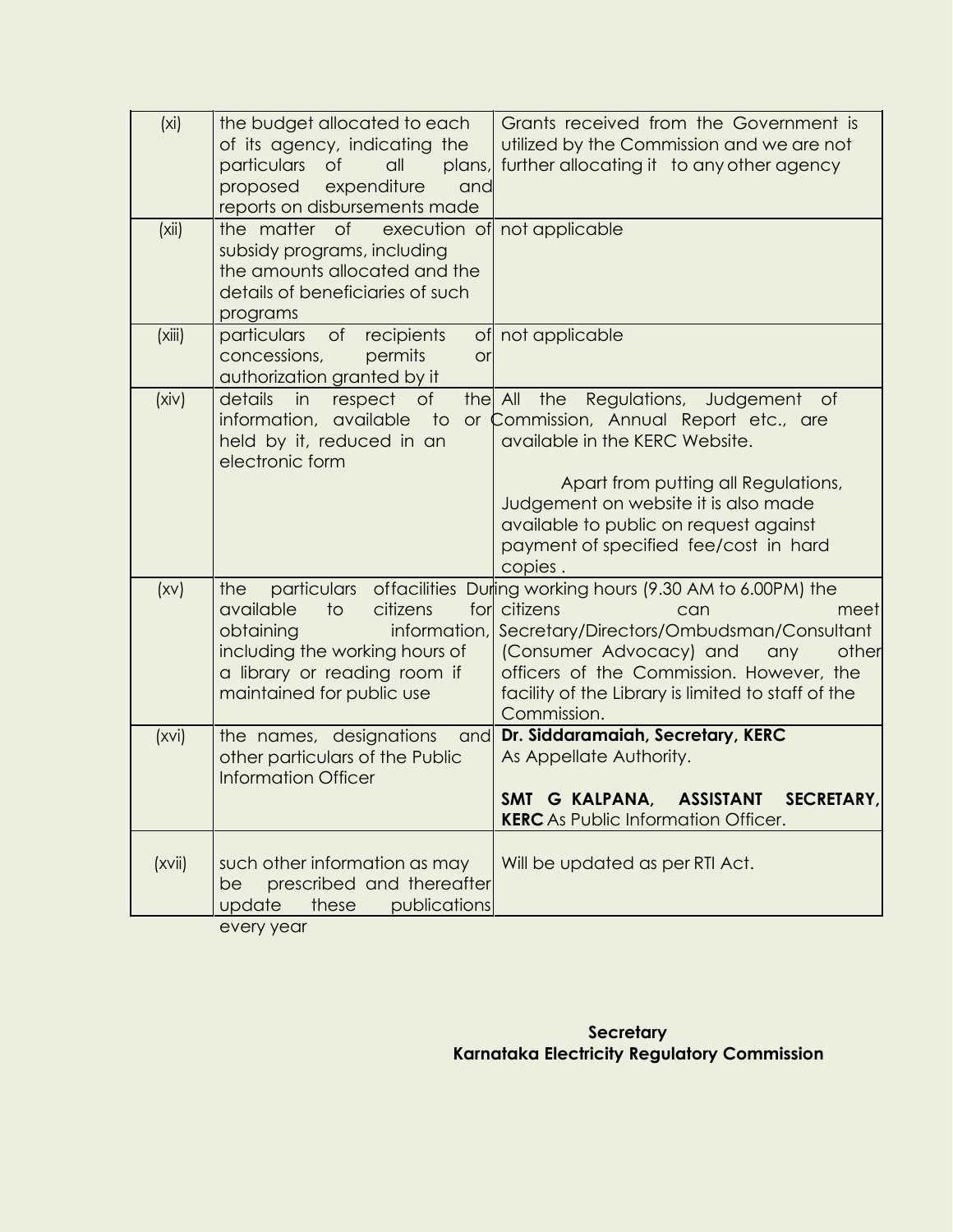# **NOTIFICATION**

In exercise of the powers conferred under Section 5(1) of Right to Information Act, 2005 (Central Act 22 of 2005) the "**Assistant Secretary" KERC** is appointed as **" Public Information Officer"**

Further, In exercise of the powers conferred under Section 19(1) of Right to Information Act, 2005 (Central Act 22 of 2005 the "**Secretary" KERC** is appointed as **" Appellate Authority"**

## **By order of the Commission**

#### **(M. NAGARAJ) SECRETARY**

## **Copy to :-**

- 1) Principal Secretary to Government, GOK, Energy Department, Vikasa Soudha, Bangalore 560 001
- 2) Assistant Secretary, KERC
- 3) PS to Secretary, KERC
- 4) Managing Director, KPTCL, KPCL, BESCOM, HESCOM, MESCOM, GESCOM, CESCOM,VVNL,
- 5) PS to Chairman,
- 6) PS to Members
- 7) All staff members